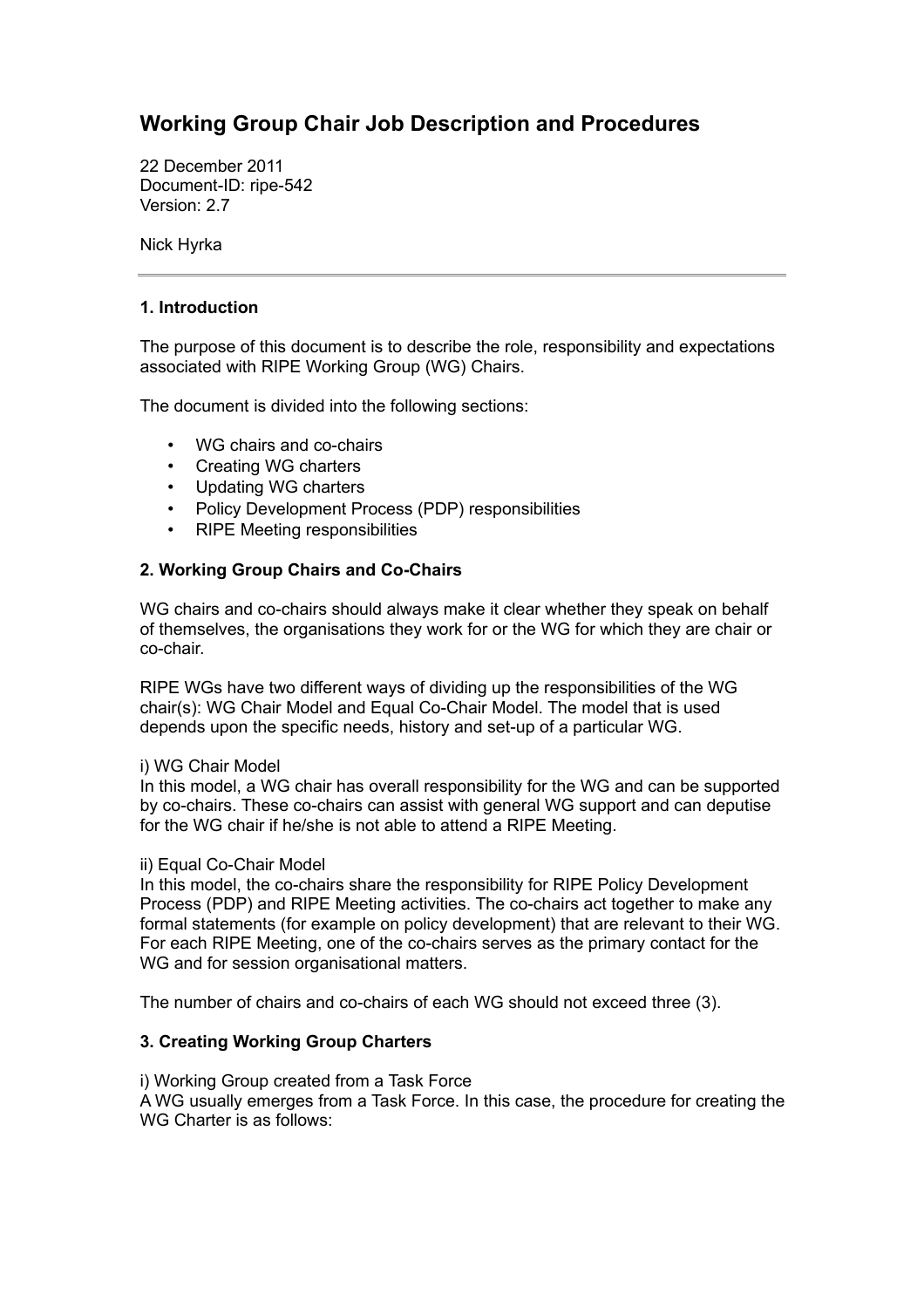The head of the Task Force creates the charter for the new WG in consultation with other members of the Task Force. Once this has been agreed, and approved by the RIPE Chair, the charter for the new WG is officially recognised.

ii) New Working Group Emerging from an Existing WG

If a new WG emerges from an existing WG, then the chairs and co-chairs of both the new and existing WG should draw up the charter for the new WG. Once this has been agreed, and approved by the RIPE Chair, the charter for the new WG is officially recognised.

# **4. Updating Working Group Charters**

If a WG Chair needs to update the WG charter, he/she needs to have the text approved by the WG co-chairs before presenting the revised charter to the WG for their approval via the WG mailing list and/or at a RIPE Meeting.

# **5. Policy Development Process (PDP) Responsibilities**

WG Chairs are expected to:

- Stay up-to-date with all phases of a policy proposal relevant to their WG
- Follow discussions on the relevant WG mailing list(s)
- Guide mailing list discussions as appropriate
- Take charge of PDP milestone decisions relevant to their WG
- Ensure PDP milestone decisions keep to the timeframe as described in the document **"Policy Development Process in RIPE" (ripe-500)**
- Make a collective, final decision supported by a reasonable level of awareness as to whether a particular policy proposal has received consensus
- Inform the RIPE NCC when a policy proposal has received consensus and should become a RIPE Document

*Note – In a WG with an equal co-chair model [see 2(i)], these responsibilities are shared between the co-chairs.*

# **6. RIPE Meetings Responsibilities**

i) General/Plenary

WG Chairs are expected to:

- Attend RIPE Meetings or **ensure that a co-chair attends the meeting**
- Lead a Plenary session as agreed in advance of the meeting and pass on any action points that are decided in this Plenary session to the relevant WG

*Note – In a WG with an equal co-chair model [see 2(i)], these responsibilities are shared between the co-chairs.*

# ii) Working Group Specific

WG chairs are expected to:

Solicit relevant presentations for the WG session